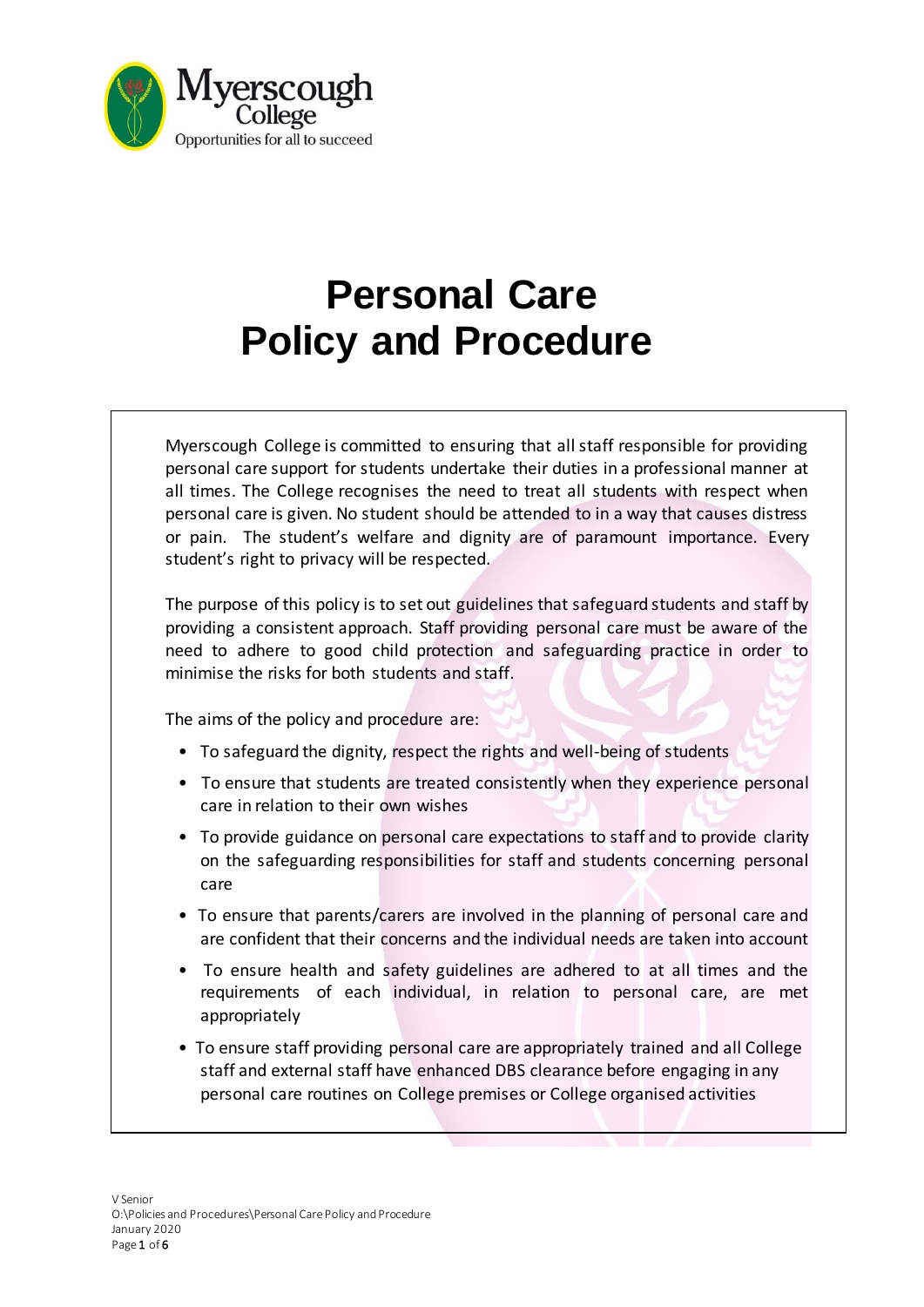# **Procedure**

# **Definition of Personal Care**

**Personal care** involves helping a person with aspects of personal care which they may not be able to undertake for themselves, either because of their age and maturity, and because of developmental delay and/or disability.

Students may require this care due to a disability or medical condition.

Personal care is defined as those tasks which involve touching, which is more socially acceptable, and is nonpersonal and intimate, and usually has the function of helping with personal presentation and enhancing social functioning. This includes shaving, skin care, applying external medication, feeding, administering oral medication, hair care, brushing teeth, applying deodorant, dressing and undressing, washing non-personal body parts, and prompting to go to the toilet.

# **Intimate care** can be defined as:

Tasks of an intimate nature associated with bodily functions and personal hygiene and any concerns that may arise of a personal nature. Intimate care is any care which involves washing, touching or carrying out an intrusive procedure to intimate personal areas.

**Self-care** is when a student may need some help or support to care for themselves and also guidance on the facilities available for storage or disposal of personal care materials.

## **Responsibilities**

## **College Responsibilities:**

- To ensure permission has been sought from parents/carers for staff to support the student's personal care routines(College consent and agreement form)
- To ensure all College staff and external staff have clearance by the DBS system before engaging in any personal care routines on College premises or College organised activities
- To provide facilities appropriate to the student's age and individual needs on site
- To provide appropriate guidance, training, supervision and reassurance to staff to ensure safe practice
- To ensure that staff receive ongoing training in good working practices, which comply with health and safety regulations, hygiene procedures, first aid and safeguarding procedures
- To keep a record of training undertaken by staff and to ensure that refresher training is provided where required
- To provide an Induction programme for all nominated staff and to ensure that they are made fully aware of the personal care procedures for the individual students they are supporting
- To ensure that staff are made aware of the sensitivities around personal care and that the inadvertent or deliberate use of mobile phones or recording equipment is prohibited
- To ensure appropriate transition planning for continuity of personal care requirements
- Key persons within the College will liaise with professionals and parents/carers to establish specific care routines for each individual
- In light of the personal nature of the work of personal carers, a portable DBS is required to allow annual checks to be undertaken by the College.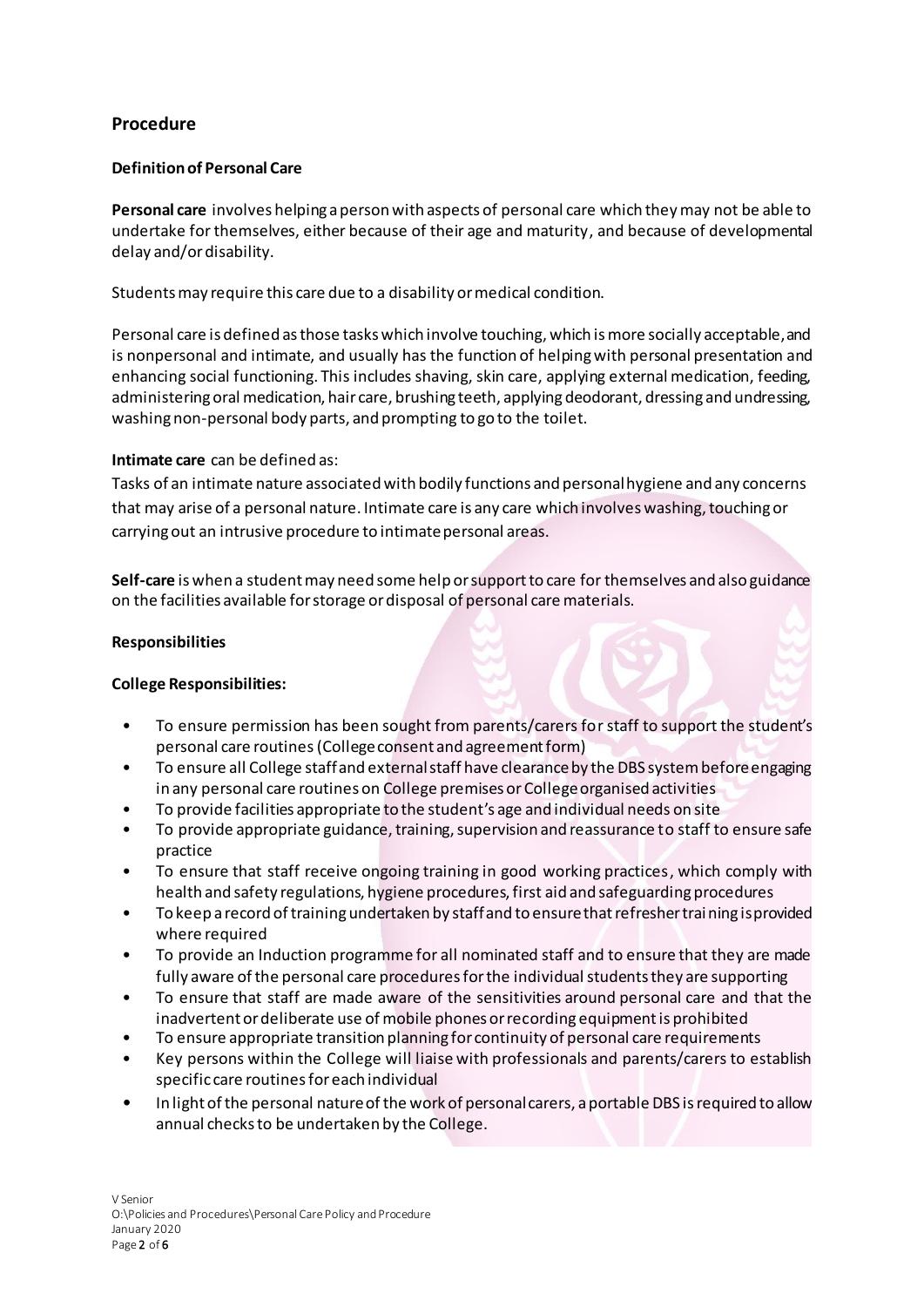# **Inclusive Learning Personal Care Providers' Responsibilities:**

- Staff must adhere to the College's Personal Care Policy and Procedure
- Staff must report any general concerns to their line manager, using appropriate College procedures, and any safeguarding concerns in accordance with the Child Protection and Safeguarding Policy and Procedure
- Staff must take part in training for aspects of personal care support and ensure all training is logged in accordance with College CPD procedures
- Staff members are to make themselves aware of the personal care requirements of each individual by reading the care plan and liaising with line manager, student and parents/carers
- Staff members must log each occasion when personal care is provided, including date/time/activity and location.

## **Personal Care Procedures:**

- Wherever possible, the student's personal care should be attended to by the nominated inclusive learning personal care provider, and if not available, another designated trained person
- Staff must inform a colleague when leaving the room to support personal care routines
- Students must be attended to in the designated changing areas and their wishes must be respected
- Protective gloves and aprons must be worn when supporting personal care routines
- Allow students to care for themselves as far as possible and encourage them to carry out aspects of personal care to promote independence wherever possible
- Staff should communicate with the student at all times during personal care procedures, ensuring the student is consulted about routines and kept informed at all times
- Staff must respect the wishes of students, with regard to dignity, privacy, choice and safety as long as these are within the safeguarding guidelines and the personal care supporter is also comfortable with the arrangements
- Staff must show awareness of and be responsive to the student's reactions, their verbal and non-verbal communication and signifiers
- Soiled personal garments must be wrapped appropriately and tied securely
- The changing bed must be cleaned with an antibacterial wipe after each use
- Soiled pads, wipes, gloves and aprons should be placed in a sealed plastic bag and disposed of in designated College facilities and agreed arrangements put in place with the Estates team for any particular disposal requirements
- As staff engage in hand-washing procedures before and after all personal care routines, students must be encouraged to do the same, creating an ideal opportunity to discuss the importance of hygiene
- Staff must record all personal care interactions in the personal care record file
- Where lifting equipment is used, there is more than one person to support e.g. in the use of the Achieva bed or hoist
- If for whatever reason the College cannot provide personal care services, then the College will have the right to request that the student is taken home until such time as services are again available

## **Additional Measures relating to COVID-19 Guidelines**

The most recent Government guidelines (currently 21<sup>st</sup> July 2020) to be followed at all times when providing Personal Care support to students: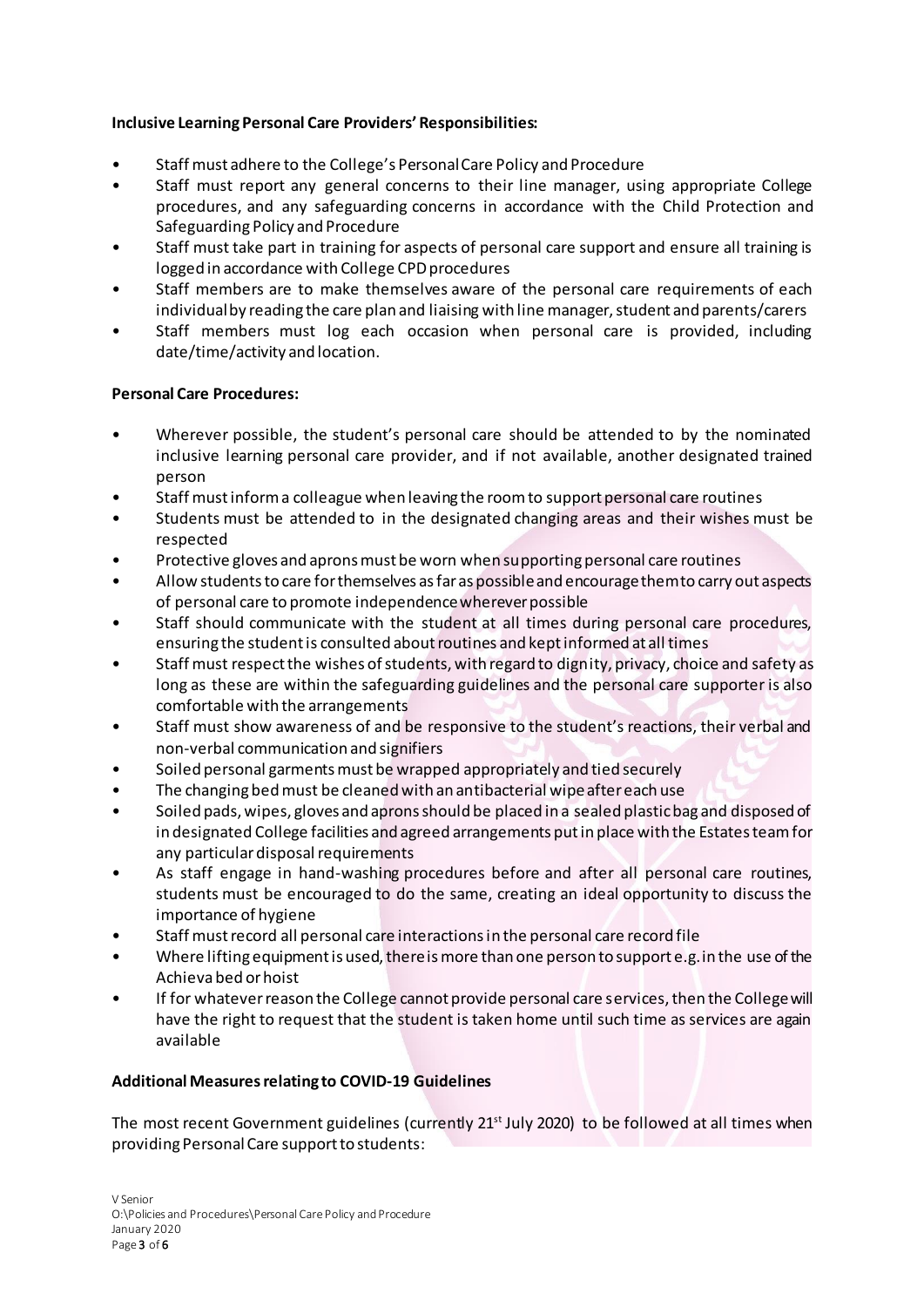[https://www.gov.uk/government/publications/safe-working-in-education-childcare-and-childrens](https://www.gov.uk/government/publications/safe-working-in-education-childcare-and-childrens-social-care/safe-working-in-education-childcare-and-childrens-social-care-settings-including-the-use-of-personal-protective-equipment-ppe)[social-care/safe-working-in-education-childcare-and-childrens-social-care-settings-including-the](https://www.gov.uk/government/publications/safe-working-in-education-childcare-and-childrens-social-care/safe-working-in-education-childcare-and-childrens-social-care-settings-including-the-use-of-personal-protective-equipment-ppe)[use-of-personal-protective-equipment-ppe](https://www.gov.uk/government/publications/safe-working-in-education-childcare-and-childrens-social-care/safe-working-in-education-childcare-and-childrens-social-care-settings-including-the-use-of-personal-protective-equipment-ppe)

Guidance taken from the above government publication:

Transmission of coronavirus (COVID-19) mainly occurs through respiratory droplets generated during breathing, talking, coughing and sneezing. These droplets can directly infect the respiratory tracts of other people if there is close contact. They also infect others indirectly. This happens when the droplets get onto and contaminate surfaces, which are then touched and introduced into the mouth or eyes of an uninfected person. Another route of transmission is through aerosols (extremely small droplets), but this is only relevant to medical procedures for a very small number of children in education and social care settings.

In all education, childcare and children's social care settings, preventing the spread of coronavirus (COVID-19) involves preventing:

- direct transmission, for instance, when in close contact with those sneezing and coughing
- indirect transmission, for instance, touching contaminated surfaces

A range of protective measures must be employed to reduce the risk of transmission of the infection. These can be seen as a system of controls that, when implemented, creates an inherently safer system in which the risk of transmission of infection is substantially reduced. These controls are as follows:

- **1. Minimise contact with individuals who are unwell**
- Information on PPE Government guidelines for schools and social care settings July 2020
- **2. Clean your hands thoroughly more often than usual**
- **3. Ensure good respiratory hygiene by promoting the 'catch it, bin it, kill it' approach**
- **4. Introduce enhanced cleaning, including cleaning frequently touched surfaces often using standard products, such as detergents and bleach** All education, childcare and children's social care settings should follow the PHE guidance on [cleaning for non-healthcare settings](https://www.gov.uk/government/publications/covid-19-decontamination-in-non-healthcare-settings).
- **5. Minimize contact between individuals and maintain distancing wherever possible**
- **6. Where necessary, wear PPE**
- **7. Engage with the NHS test and trace process and respond rapidly to confirmed cases**

# **How to work safely in specific situations, including where PPE may be required:**

- a face mask should be worn if a distance of 2 metres cannot be maintained
- if contact is necessary, then gloves, an apron and a face mask should be worn
- eye protection if a risk assessment determines that there is a risk of fluids entering the eye, for example, from coughing, spitting or vomiting

Guidance to be updated as further government documents are released.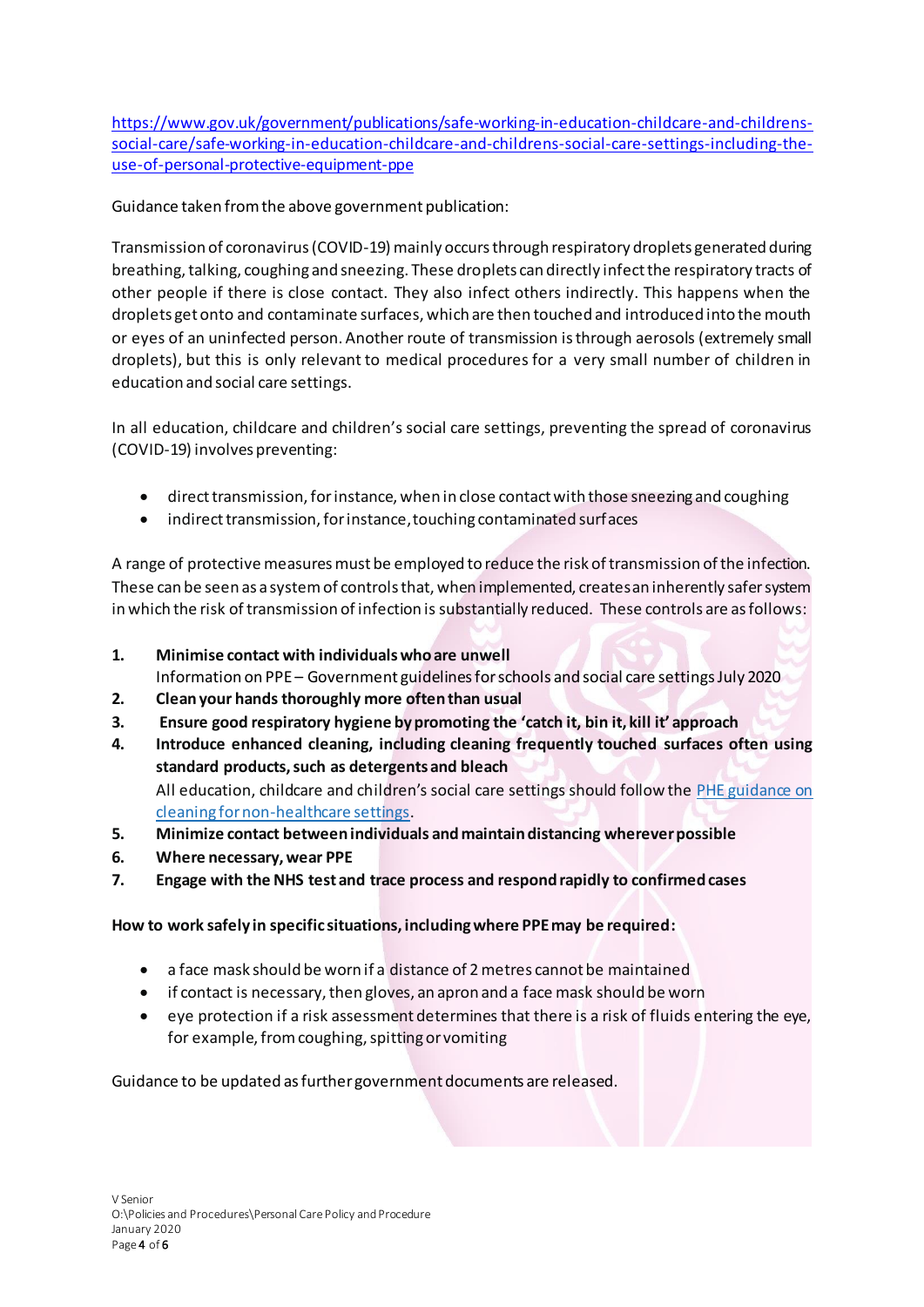# **Principles:**

The policy and procedures embrace the principles of "Keeping Children Safe in Education 2020":

- Every child has the right to feel safe and secure
- Every child has the right to be treated as an individual
- Every child has the right to remain healthy
- Every child has the right to privacy, dignity and a professional approach from all staff when meeting his or her needs
- Every child has the right to information and support that will enable him or her to make informed and appropriate choices
- Every child has the right to be accepted for who they are, without regard to age, gender, ability, race, culture or beliefs
- All staff providing personal care to students will be required to have an Enhanced DBS disclosure on an annual basis

## **Documents Associated with this Policy**

- Child Protection and Safeguarding Policy and Procedure
- Health and Safety Policy, including Moving and Handling guidance
- Admissions and Support Advisory Panel Terms of Reference
- Inclusive Learning Policy and Procedure
- Administration of Medicines Policy
- Guidance for Safer Working Practice